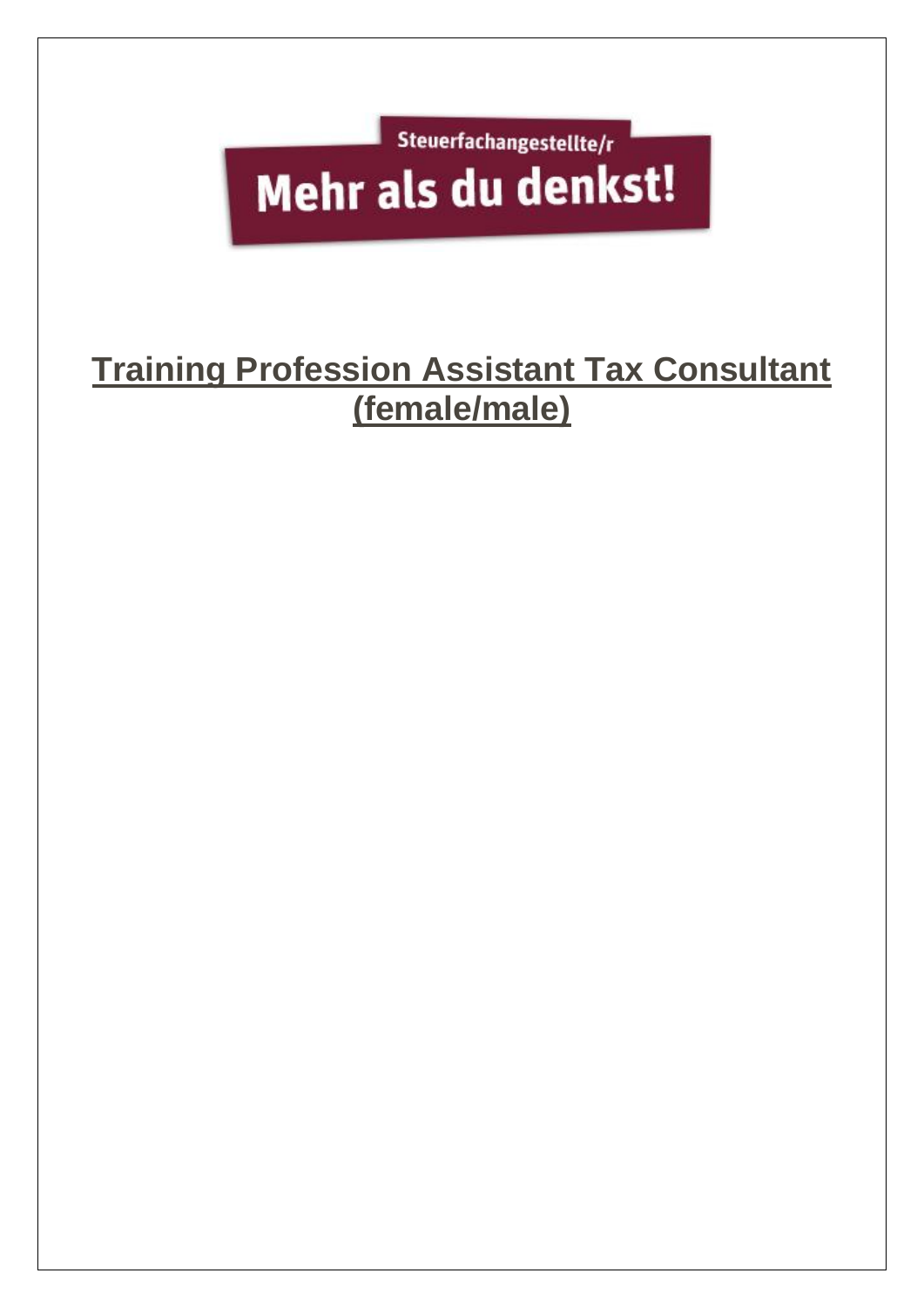Steuerfachangestellte/r

# Mehr als du denkst!

### **Training Profession Assistant Tax Adviser**

#### **1. The Profession**

In order to manage the complex field of tax matters, companies and private individuals make use of tax experts. Assistant tax advisers are in more than 54,000 tax consulting firms in Germany the qualifed employees of the male or female tax adviser. They support them with respect to the tax and management consulting of clients from industry, commerce, craft, services sector as well as free-lancers and private individuals. Already the variety of the sectors, from which the clients originate, makes the daily office routine diversified and exciting.

The interests of the clients are in the main focus of the tax adviser. Tax advisers have detailed know-how about the economic and personal relationships of the clients and work diligently and discreetly. For a topquality advice a consequent further training is required. These high standards characterise the activity of the employees.

The continuous changes in tax law and the individual issues of the clients make the profession so diversified.

**The most important duties:**

- Assistant tax advisers support for example in the sector of accounting of companies. They prepare the payroll as well as the annual financial statements of the companies. Furthermore, they assist in the financial accounting, which is the basis for the current management analysis.
- They participate in the preparation of tax returns for companies and private individuals and examine for the clients the tax assessment notices of the fiscal authorities.
- The varied duties are executed with the support of special software, most recent EDP and communication technology.
- Assistant tax advisers usually work with tax advisers and auditors, where they also do their apprenticeship.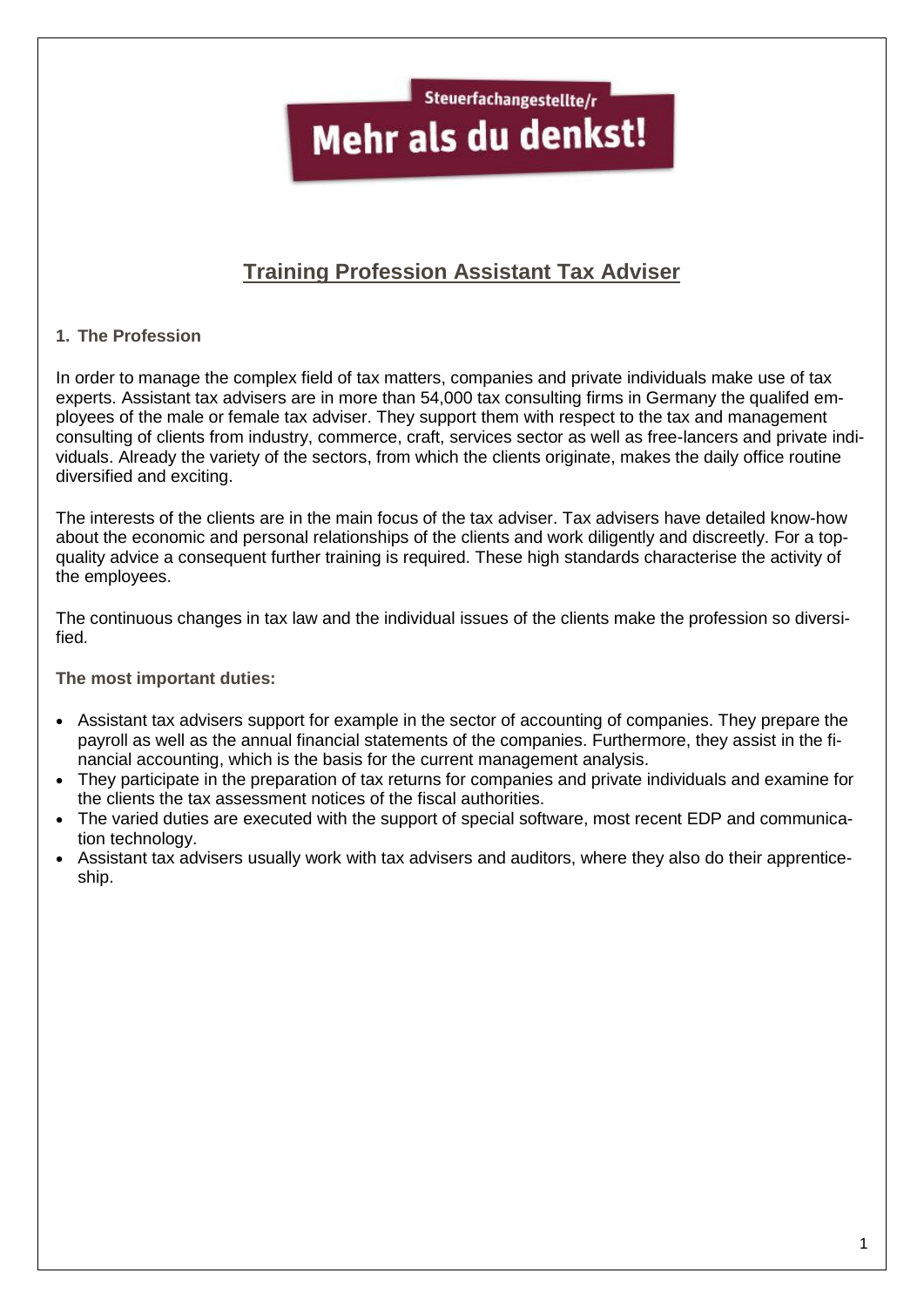#### **2. The Training**

From the first day of the training assistant tax advisers work in a tax consulting office. In parallel they attend a vocational school, where they get the required theoretical know-how for their future. The training period is usually three years. Assistant tax advisers benefit from very good career opportunities and are highly sought after junior employees.

The daily work routine of assistant tax advisers is diversified and from the beginning of the training characterized by a close cooperation with colleagues. The challenging activities are supported by modern application software.

The training is mainly focussed on:

- Taxation
- Accounting
- Business administration
- Commercial law

Applicants should meet the following conditions:

- Gladly deal with people
- Numerical skills
- Language level: Level C1 (recommended)
- Interest in economic interactions, tax and legal issues
- Analytical thinking ability
- Interest in continuing professional training
- No fear of legal and professional texts
- Desire in diversified office work also on the PC

Applicants should have the following personal qualities:

- diligent, prudent and sociable
- independent and reliable
- collaborative skills
- responsible and discreet
- good written and oral expression

The salary during training varies according to the region. More detailed information is available at the respective local chamber of tax advisers.

To qualify for the training the applicant should dispose of a qualified education and have graduated for example from a secondary school. Applicants with A level diploma, polytechnic degree, commercial college degree or business school degree have excellent opportunities to get a training place.

The training and practical internship exchange [\(www.mehr-als-du-denkst.de/ausbildungsplätze\)](http://www.mehr-als-du-denkst.de/ausbildungsplätze) offers to all interested persons a structured overview on current job offers.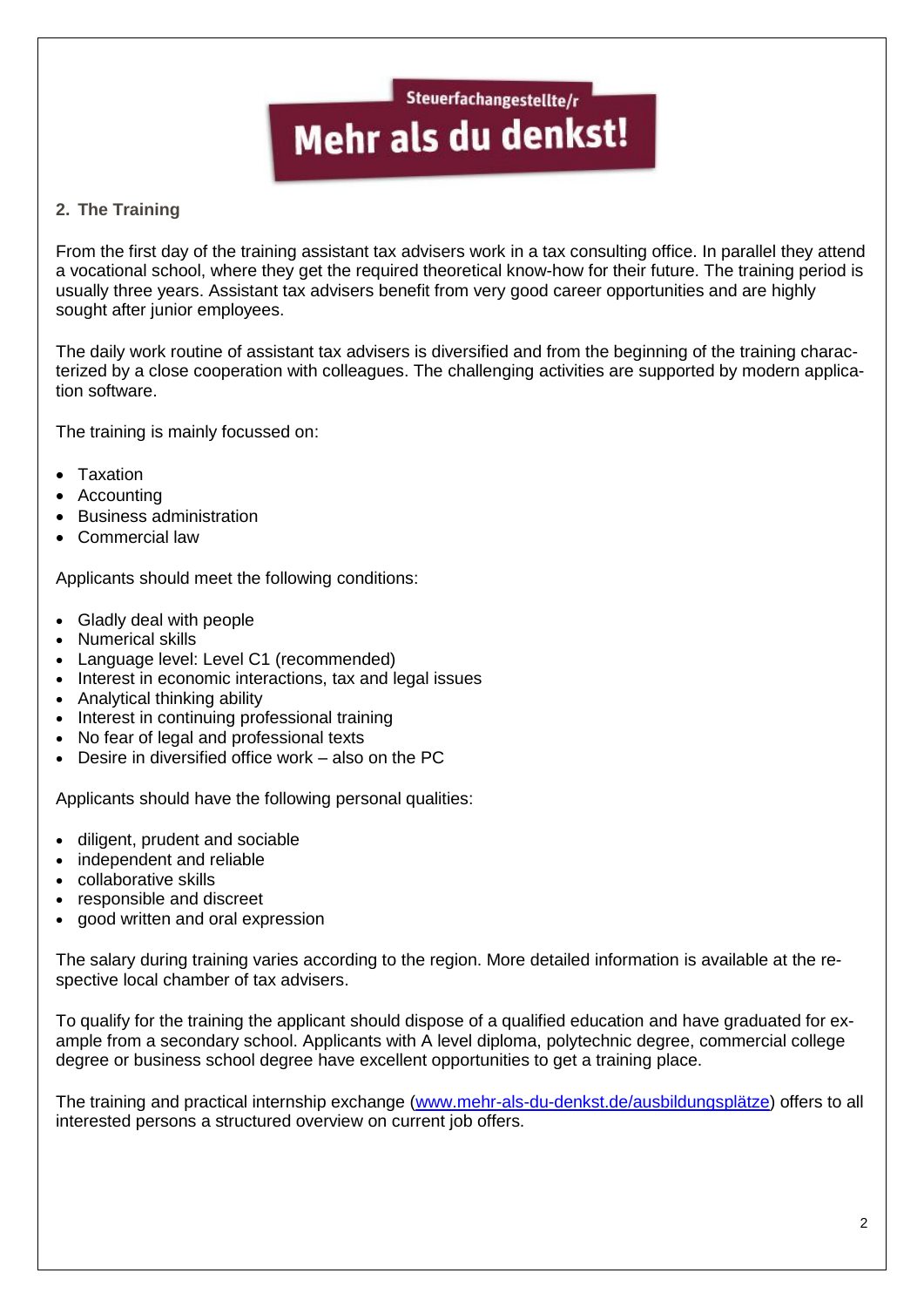#### **3. Career Opportunities**

#### **Professional Assistance Wages and Salaries**

The further education to become a professional assistant wages and salaries (male/female) opens additional development opportunities and is consequently very popular. The in-service scheme additional qualification may be achieved by each assistant tax adviser, who has been working in his profession for one year already.

With the final grade of further education as professional assistant wages and salaries (male/female) the candidates evidence their comprehensive skills in the tax law sector, the social insurance contribution law and in the labour law.

#### **Tax Specialist**

After three years of professional activity assistant tax advisers with special professional skills and personal commitment can take a further professional challenge: pass the examination to become a tax specialist (male/female).

After the further education tax specialists execute even more responsible activities in tax firms and may support the tax adviser for example as head of the company. For the education the professional organisations and other education providers offer a broad spectrum of seminars and courses. The local competent chambers of tax advisers provide hereto the relevant information.

The access to such an examination is basically available to all assistant tax advisers, who have the required professional skills and the time to prepare for the specific examination.

#### **Tax Adviser**

The successful examination to become a tax specialist is furthermore the first step to the tax adviser examination. Already after seven years of vocational activity the admission to the very demanding examination is possible. This degree for example makes it possible to become self-employed with an own tax company and to render advice to clients as tax adviser (male/female).

There are various ways to be admitted to the tax adviser examination:

- a completed economic business or jurisprudential university degree and at least two years of professional work in a tax company
- a degree as tax specialist (male/female) and in total seven years of professional activity in a tax firm
- ten years of professional activity after a completed training as assistant tax adviser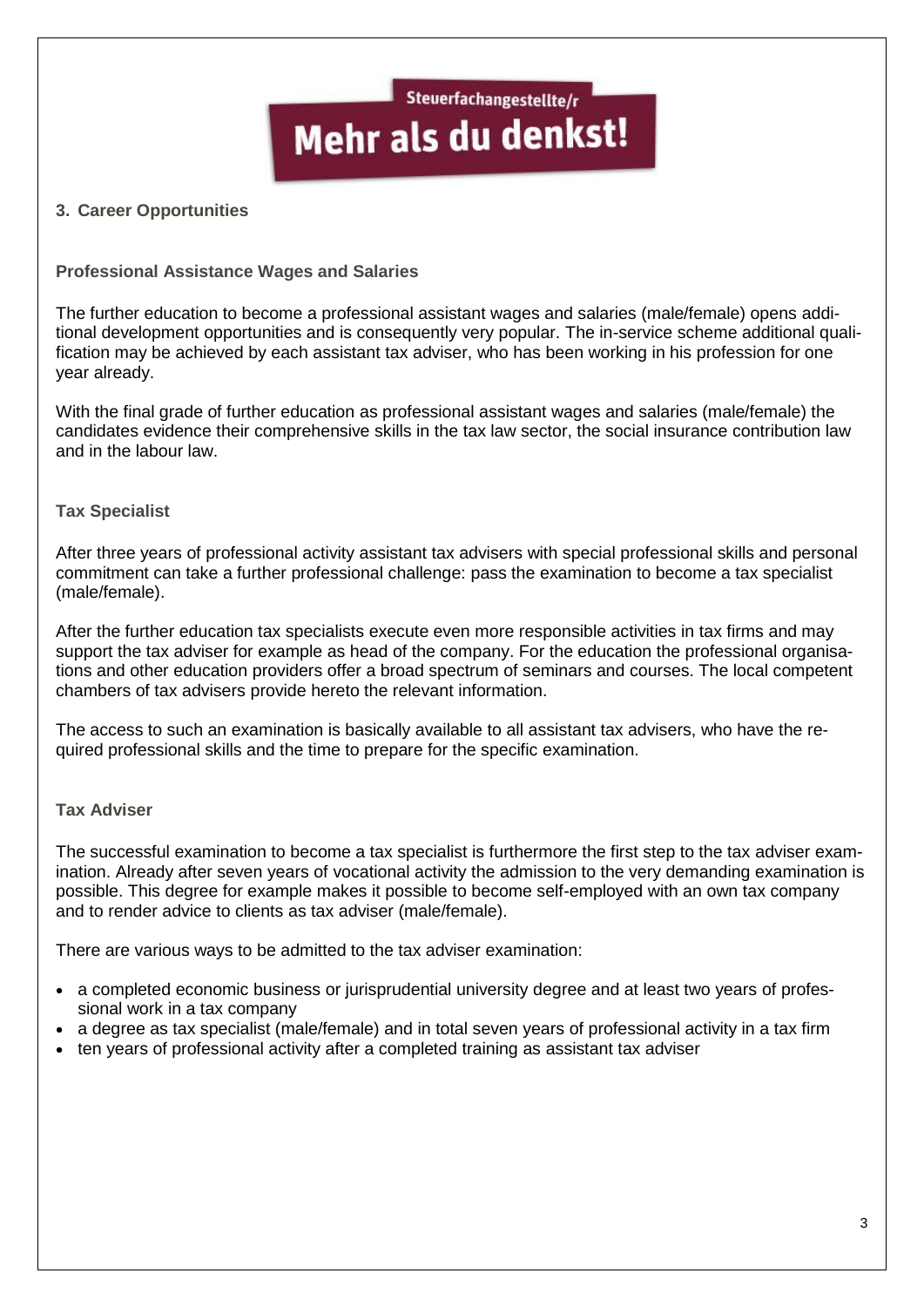#### **4. FAQ on Education**

#### **Which language level in German is required, in order to cope with the education to become an assistant tax adviser (male/female)?**

In order to exactly comprehend all tax subjects and to train oneself as an assistant tax adviser (male/female), one should be fluent in the German language. As general language level, level C1 is hence recommended.

#### **Where does the training to become an assistant tax adviser (male/female) take place?**

Basically, the training will be completed at the tax firm of a tax adviser (male and female) or a tax consulting firm. Apart from tax advisers also auditors, certified public accountants and tax agents possess the abilities, the know-how and skills required for the professional suitability to train assistant tax advisers in their tax firms.

#### **Is a training possible as part-time?**

The training period amounts to three years, subject to a full-time employment. Whether in justified exceptional cases a part-time training could be considered, is to be examined with the relevant chamber of tax advisers in agreement with the educating person.

#### **Is it possible to reduce the period of the training?**

A reduction of the training period requires at first a joint application of the educating person and the apprentice. There are tax advisers, who independent from the previous education of their apprentices are not in favor of a reduction, since in such cases a part of the teaching content would have to be learned through self-study, which is significantly more difficult than a regular training in three years. Furthermore, the training time would only be reduced, if it can be expected that the training target would be reached in the reduced period of time.

#### **In case of a change of the place of training will the previous training parts be taken into account?**

Since the training to become an assistant tax adviser (male/female) is uniformly completed throughout Germany, a crediting of the previous training parts would basically be possible, however, each case shall be individually examined by the chamber of tax advisers. Statutory basics of the professional training form besides the Vocational Training Act the ordinance, also applicable nationwide, for the professional training as an assistant tax adviser (male/female) in addition to the framework curriculum for the training profession assistant tax adviser (male/female).

#### **What is the training allowance?**

In this respect no binding specifications exist. The Vocational Training Act, however, stipulates, that an appropriate remuneration has to be paid to the apprentice. The chambers of tax advisiers gave recommendations with respect to the amount of the remuneration. The respective local chambers of tax advisiers inform on the currently recommended training remuneration.

#### **What is the remuneration paid to an assistant tax adviser?**

The amount of salary depends on a variety of criteria. Relevant to the remuneration are the local standards, the professional experience, the final grades and the special know-how. Negotiating skills would of course be helpful. In (large) cities the remuneration is often a bit higher than in the surrounding areas. Possibly the local chamber of tax advisers or the regional tax advisers association would be able to help respectively with a standard value or information on the regional margin.